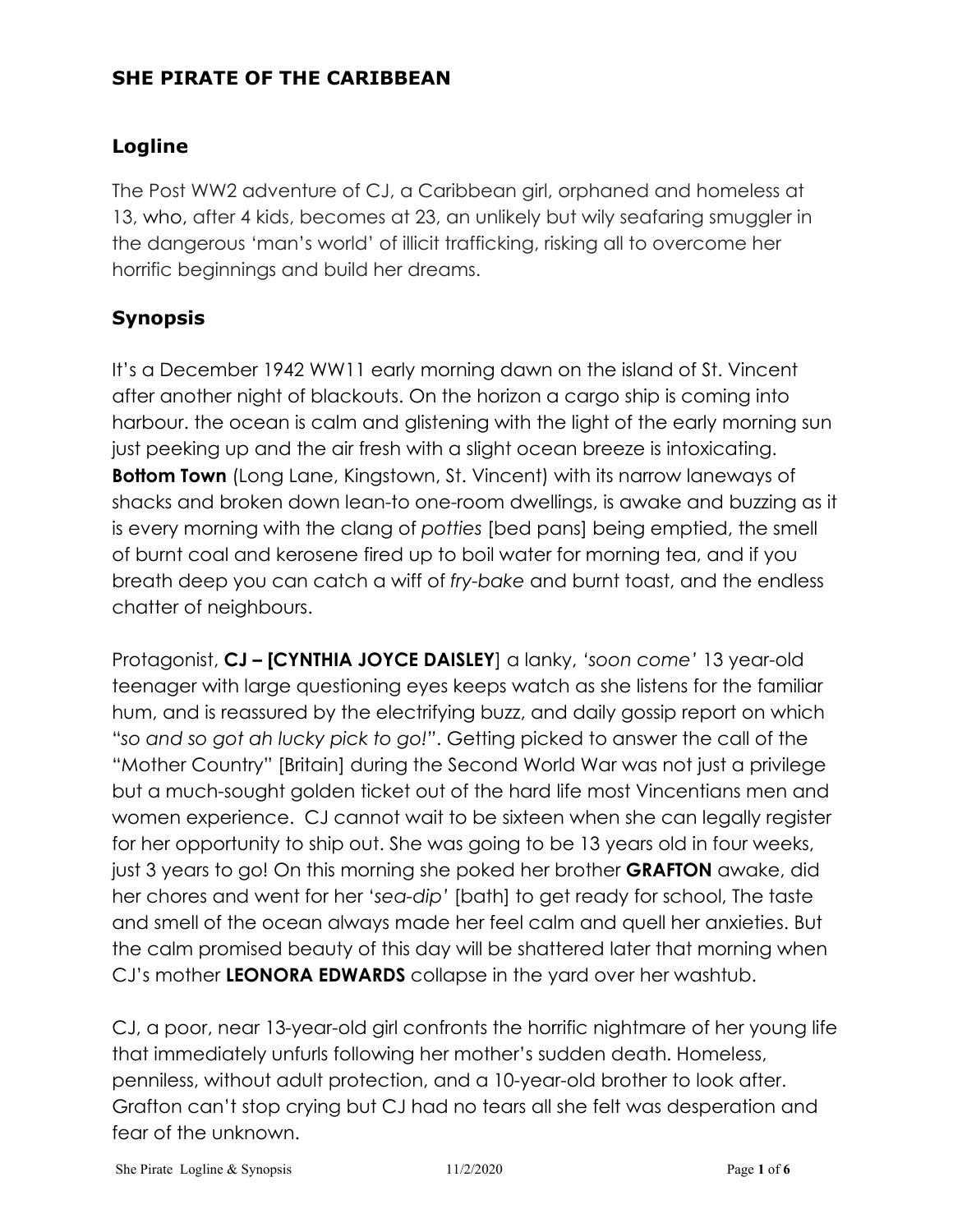As a last resort, **BLIND SPAN**, her mother's sightless best friend temporarily took them in, despite being totally dependent on the kindness of neighbours for her own survival. Spann's room was smaller than their old room, but was closer to the center of town, a short walk to the public toilet and bath, Upper Bay Street and the shipping docks. It also had a special feature; Blind Spann's corner room had a street entrance and the good fortune of having Bottom Town's only **streetlamp** outside her door.

Her brother it turns out did not have the same father and secretive Leonora, never told Blind Spann who the man was. But a few days later all was revealed when a woman, introducing herself as **MISS PEARL** Grafton's Grandmother, came and took him to live with her.

CJ survives her teens *"scrunting"* [working hard for less than the job is worth] **DUNCAN DAISLEY**, the man she was told was her father, apparently had a deal with her mother to stop paying support when she turned 13. A deal she only became aware of when she made her monthly trip uptown to pick up the **'envelope'** which was not there. and Blind Spann explained why. This heartless rejection, coming just four weeks after her mother's death – on her birthday – brought CJ excruciating pain and bitterness – and embedded a sub-conscious *I will show you*! anger.

CJ was growing up fast. School was no longer an option. Blind Spann allowed her to keep her sleeping spot on her floor, but it could only be temporary, so she had to find work because now she needed to pay for a '*home of her own'* she worked hard, refusing almost no job so long as it paid: washer woman, cleaner, market go-fer, housemaid, When there was no work CJ made her own, walking miles into the country to buy charcoal by the hundredweight coal sack, carrying it back to town on her head which she sold by the '*penny heap'*. saving every penny, she could – muttering Blind Spann's chant '*penny penny make a shilling'*.

CJ with her curiosity and large questioning eyes soon became a fixture around the bay and docks. She often wore her crisp school uniform and '*washicons'* [sneakers] with her hair in braids as a buffer against unwanted attention but it was most likely a subconscious reminder to herself that she was more than the hand she had been dealt.

Sailors from the American and British ships were generous with their candy and cigarettes, and CJ collected as much as she can. Each Saturday, on a couple of burlap bags. she staked out her spot in the open-air market, to sell her staples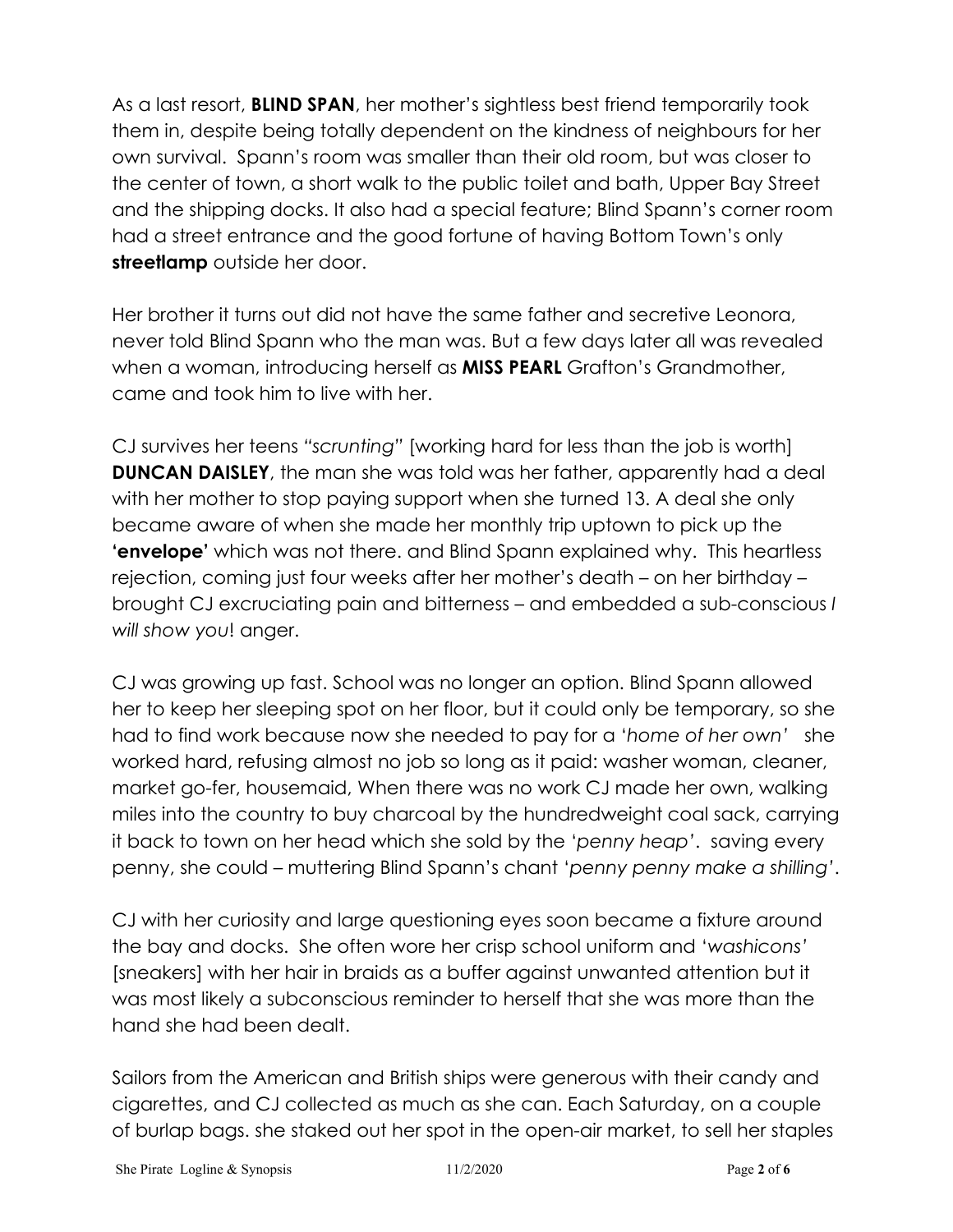of American cigarettes and candy by *'ones and twos',* cooking coals, and anything else with a sales value, she got 3 pennies for a *French letter'* [condom]. All the while saving and waiting for her 16<sup>th</sup> birthday

1945, the end of WW11 marked her 16th birthday*,* and wearing her "**mother's hat**" for good luck, she had her picture taken for her application to be selected for the opportunity to migrate to Britain. And she waited and worked adding to her repertoire of skills with a sales value by teaching herself to knit and crochet at night under the **"streetlamp"** at front of Blind Spann door.

CJ was no tomboy, and at 17, she certainly did not look like one but found it easier to make male friends. They in turn treated her as one of them – Like them, she was a hustler and never looked to them to give her anything - they respected that.

Neither CJ 's work ethic or her saving philosophy ever slagged, and those pennies did make shillings and she was now the proud owner of a bank account in the new *'Penny Bank'* [St. Vincent Co-Op Bank] and now had her sights set on building and owing her home. Until then she was still living and sleeping on Blind Spann Floor, and they had grown close, In-fact Blind Spann was becoming CJ's only confidant, but Blind Spann had strict rules: no bad-words or cussing; no *'rum' [alcohol]*; no coming in late. CJ was also warned about *'dutty wimmin'* and '*wutless men*' and not to '*brung them in she place*'.

That strict warning came because CJ was now spending time with a group of friends, mainly men who fit Blind Spann warnings. They hung out at the docks and at the rum shop by day, gambling and playing checkers and dominos. CJ never played for money, just maybe a cigarette or two. In the evenings they hung-out at the public bath, just up the street from Blind Spann. These evenings were fun and full of laughter especially on moon-lit nights when they shared '*jumbie'* stories.

On one of those evening one girl shared she knew where they could get a fowl to cook. CJ supplied the coal and cooking pot, only to be discovered by the fowl owner and being blamed for the entire incident.

**Eighteen**, no golden ticket and Blind Spann kicked her out on the street again for getting mixed up *wid 'dutty wimmin'* and '*wutless men*' and '*bringin shame to she door'.* CJ ended up staying for a time with her friend **NEWTON MYERS** at his mother's which was a hike out of town in a two-room, seven-person family shack. CJ liked Newton he was a smooth talker and made her laugh and they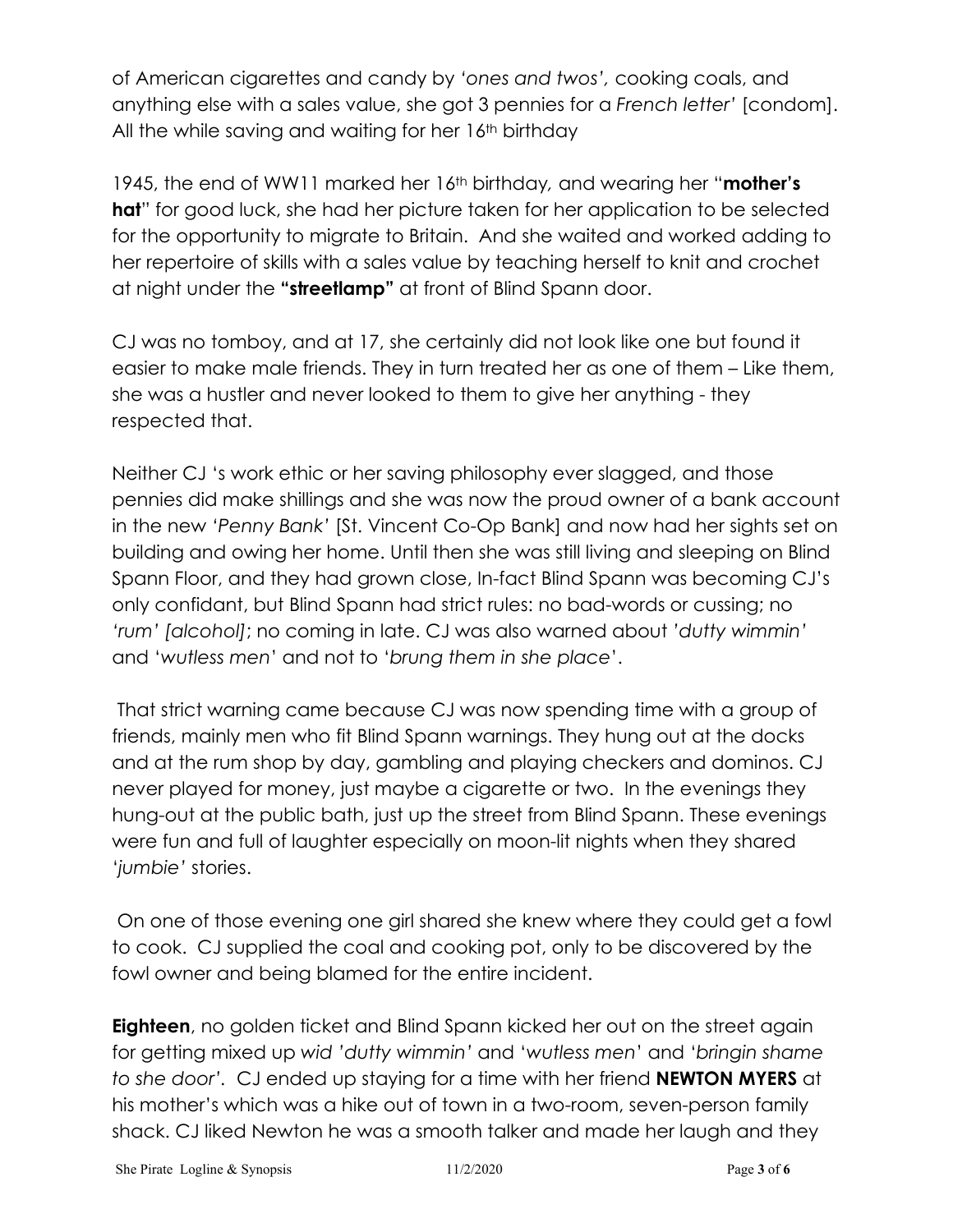became close. Only to realize Newton was going through her things while she slept and stealing money from her – a few pennies at a time. She started tying her daily sales around her waist before going to sleep.

CJ begged Blind Spann take her back, 3 months later she did. But there was no take back on the fowl-stealing incident which branded her with the demeaning nickname *"Cynthia Fowl".* An insult never forgotten, and resurrected time and time again to demean and insult her. This unfortunate incident forever sealed her distrust of all women friends.

CJ had not been feeling well, and her stomach seem to get upset every morning. On this morning, she could not hold back her vomit and had to use Blind Spann's potty [bed pan] and Spann immediately got upset and started railing at her and calling her a '*dutty wimmin'.* Turned out she was pregnant and Blind Span kicked her out again.

With nowhere to-go CJ use some of her savings to rent a room from MR**. FERRINGTON** the same landlord that kick her and her brother out of their room when their mother died. Despite attempts at an abortion, CJ give birth to her first child – a girl she named **NELDA**, 10 days before her **19th birthday**. That date officially marked the end of any relationship with Nelda's father Newton Mayers and marked the return of her anxiety and sense of gloom – her savings was dwindling fast and she needed help and had to get back to finding work. So began CJ' s questionable choices and self-serving decisions when it came to the well-being and safety of her children. CJ went back to finding ways to earn a living and left her 3-month-old in the care of a totally blind woman who never had a child of her own. At five months, Nelda fell from Blind Spann's bed splitting her tongue down the middle. Nelda's tongue healed but the split only partially closed, thankfully what remained of the split did not impair her speech.

CJ met and married **EUGENE OLLIVIERRE** a light-skin handsome '**Bequia'** seaman, sailing on the **The Lady Angela** a cargo [merchant] ship travelling the high seas, he treated her darker complexion with sweetness, admired her fierce, independent, entrepreneurial aggressiveness, and he became her contraband supplier and diversified the quality and choice of her supplies. And before the wedding, he rented two of Mr. Ferrington front rooms with two doors and a window looking unto the street for his young family. CJ opened a window shop visible selling her legal stock, and covertly selling, only to trusted customers, the contraband, which she kept hidden under the floorboards of their rooms. She gave herself a wedding gift by demanding her father **Duncan Daisley**, who was now one of her trusted alcohol clients, pay her the respect of walking her down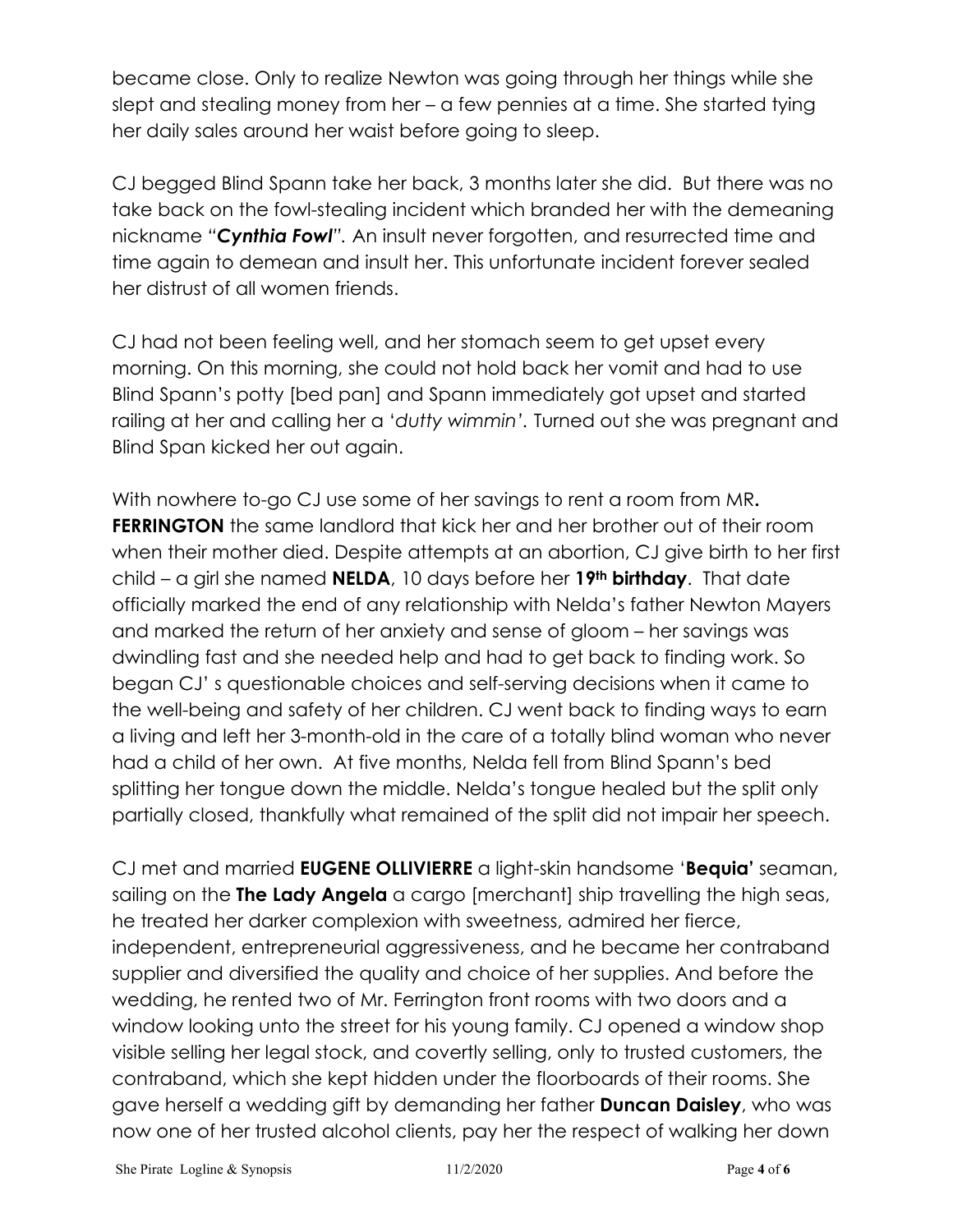the aisle and he did. She was happy, 20 years old, legally married and pregnant. She was officially **MRS OLLIVIERRE** a respectable woman.

Eugene, who is away at sea 3 weeks out of every month, missed the birth and death of their newborn son, **KENNETH** who died in CJ's arms , CJ was spooked and devoid of emotion, she placed Kenneth down and could not bring herself to go near him after that. Neighbours prepped him for his funeral. And after his burial, CJ immediately went back to work.

News spread about the quality of her rum, brandy, whisky and port, and it brough middle class buyers to Bottom Street, it also brough unwanted attention and searches from the police. However, many of CJ customers were policemen, she treated them well and they looked out for her

Having a supplier enhanced CJ's business stature and won respect from the men who bought her contraband. But their wives and girlfriends still treated her with disdain, often whispering '*Cynthia Fowl*' within her hearing. **Now 21** and her house was almost done building, but it also marked the arrival of a third but sickly girl child with special needs she named **DIANA**. However CJ was not to be deterred, she added hustling for a cure for Diana excruciating skin eruptions to the job of operating her business, she was too close to realizing her dream of owning her own home, but there was still bricks to make. Nelda, her first born, now 5-years-old, was inducted into fulltime babysitting service in addition to her supporting role carrying buckets of sand and pebbles for the bricks.

Now **22**, CJ is dealt another cruel blow, the promise of financial salvation and the emotional rescue her marriage offered became undone by her husband's sudden debilitating illness and his exile to a sanatorium, and a forth pregnancy, a son, **AGUSTINE**.

Adding to her distress, her brother Grafton, still unable to overcome the lost of their mother Leonora, had been acting out strange, and his father's family had him committed to the *'mad house'* where he died of pneumonia at nineteen, 6 months after CJ's 22nd birthday

Pushed into another spiral of abandonment, helplessness and in deep despair, plus the agonizing threat of never getting out of St. Vincent or realizing the possibility dream of never finishing building her home, she made the decision at age 23 to become, with the blessing of the **Captain** of **The Lady Angela,** to become her own contraband supplier. CJ made plans for her inaugural voyage the next time The Lady Angela pulled up anchor.